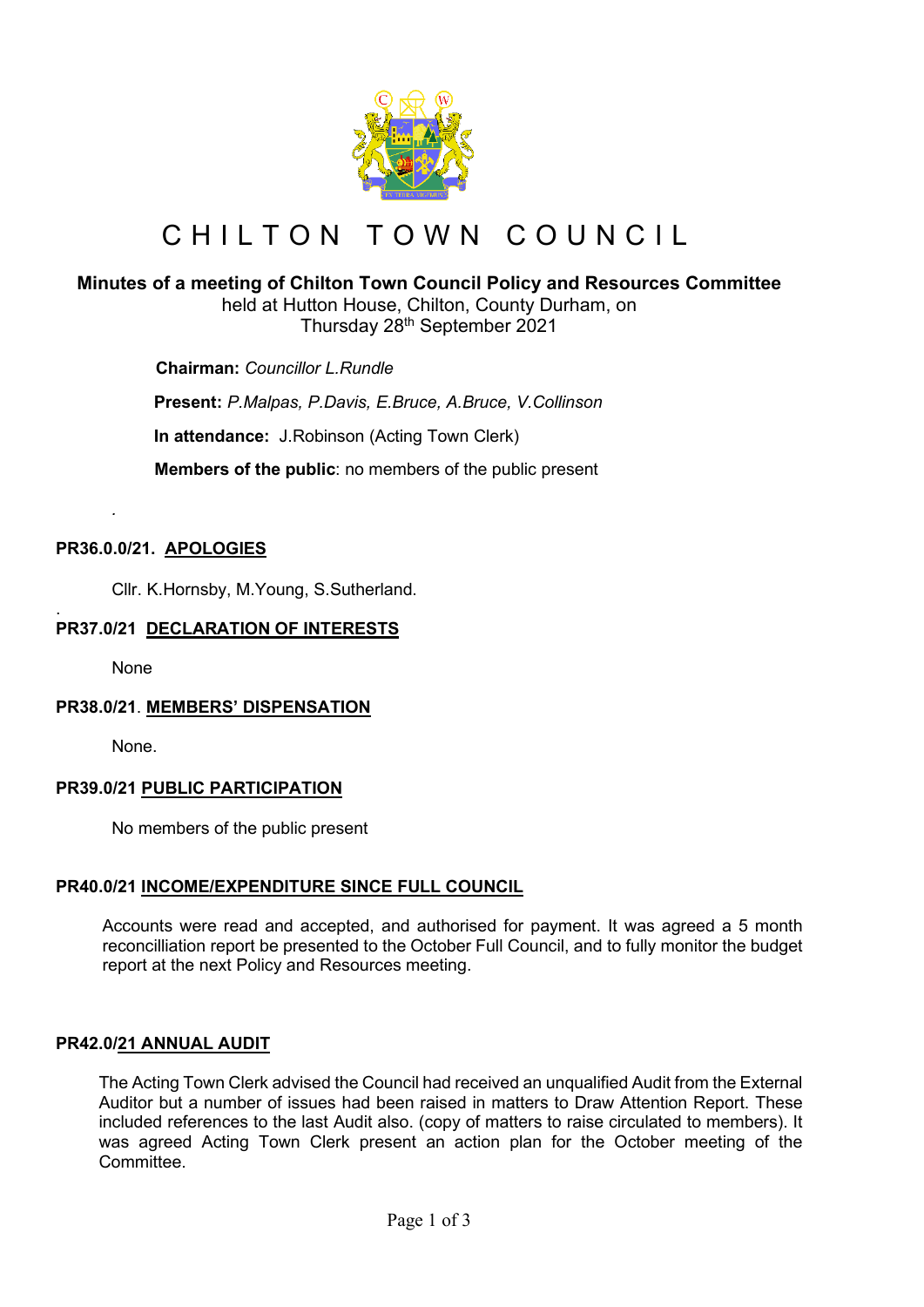**Resolved:-** Proposed Cllr. L.Rundle seconded by Cllr. V.Collinson and carried, to formally advertise both in noticeboard and on website the Conclusion of Audit certificate.

#### **PR43.0/21 BANK MANDATE**

Acting Town Clerk and Finance/Admin Officer dealing with Co-operaive bank to bring this matter to conclusion.

#### **PR44.0/21 CCTV SYSTEM**

The Acting Town Clerk advised an engineer has been to assess the system and what is needed at Hutton House, they are now waiting the cost. A report has also been requested on the burglar alarm at the Miners Welfare building.

#### **PR45.0/21 SPECIAL ASSEMBLY**

It was agreed to set a meeting in November for the Special Town Assembly not only for the presentation of the relevant accounts but also to share with members of the public the agreed 4 year MTFP to the public.

#### **PR46.0/21 COMMUNITY GRANT APPLICATION**

2 applications to be made for grants to the October meeting of Full Council.Scouts for assistance towards purchasing a laptop and the detailed application by the Friends of the School for support with Christmas events (the later already agreed by Council in principle).

#### **PR47.0/21 POLICY REVIEW**

A Draft Policy priority list tabled jointly by Acting Town Clerk and Finance/Admin Officer was discussed. It was agreed to begin reviewing the Polices in line with the report and to present to the October Committee a list of all current Polices and review dates adopted by the Town Council. A draft Retentrion and Destruction Policy to be presented to the Committee in October for approval.

#### **PR48.0/21 ARCHIVES**

**Resolved:-** on a proposal by Cllr. V.Collinson seconded by Cllr. E.Bruce and carried, to recomend to Full Council, Acting Town Clerk be granted authority to copy all documents over 5 year old as a record for Council, and to then deposit same original documents in County Archives. To also retrieve all documents deposited at Council Solictors to draw up a list to deeds etc.

#### **PR49.0/21 ASSET REGISTER**

The Finance/Admin Officer presented a report on an App linked to the Rialtas System that will enable us to update and retain the Asset Register linked to all finance package. There is also apps for allotments and cemetery management.

**Resolved:-** Proposed Cllr. L.Rundle and seconded Cllr. V.Collinson and carried to recommend to Full Council to purchase all 3 apps as part of improving Council Governance.